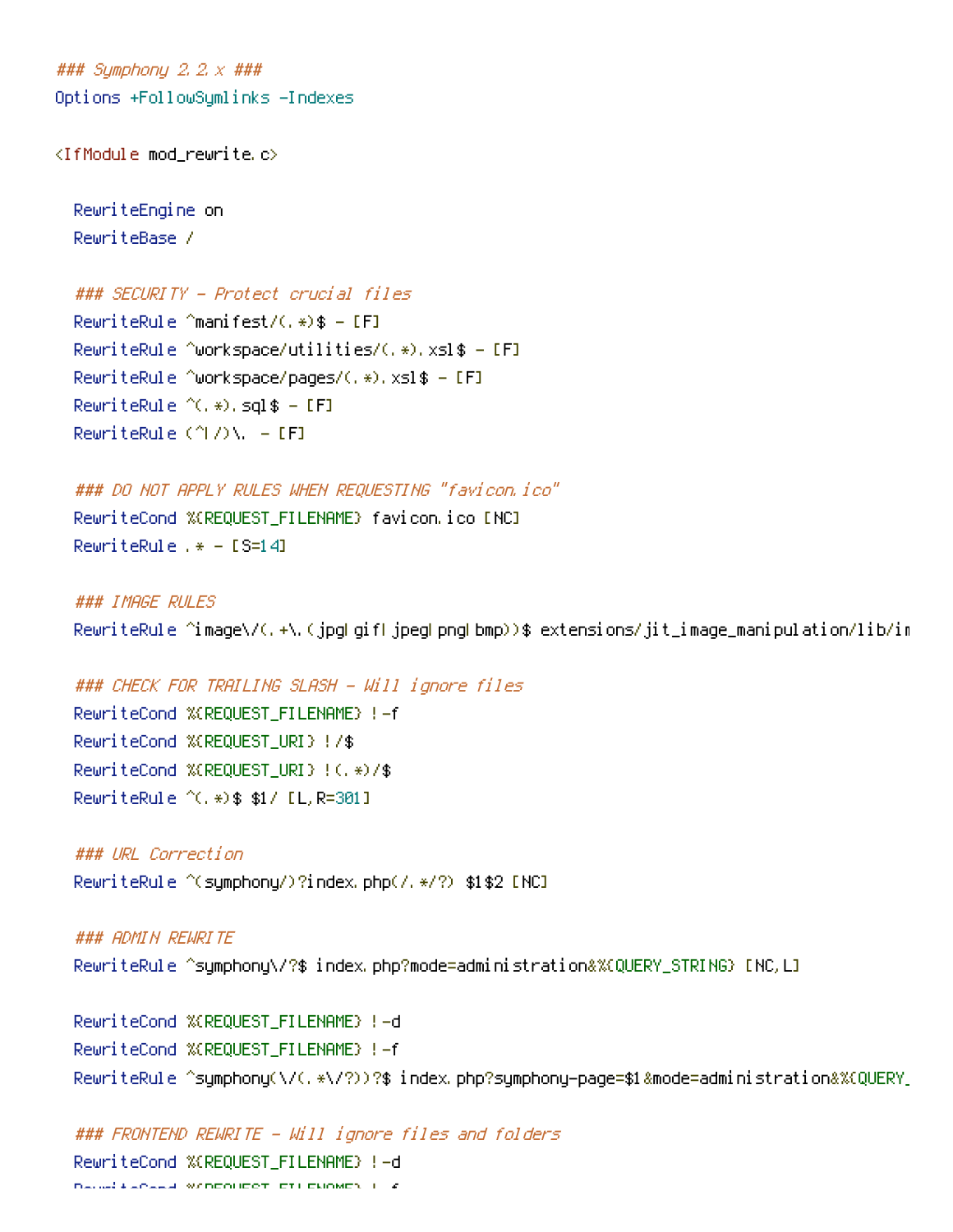```
RewriteCond %\REQUEST_FILENHME} !- T
RewriteRule ^(.*\/?)$ index.php?symphony-page=$1&%{QUERY_STRING} [L]
```
</IfModule> ######

# Apache configuration file # httpd.apache.org/docs/2.2/mod/quickreference.html

# Note .htaccess files are an overhead, this logic should be in your Apache config if possible # httpd.apache.org/docs/2.2/howto/htaccess.html

# Techniques in here adapted from all over, including:

- # Kroc Camen: camendesign.com/.htaccess
- # perishablepress.com/press/2006/01/10/stupid-htaccess-tricks/
- # Sample .htaccess file of CMS MODx: modxcms.com

###

### If you run <sup>a</sup> webserver other than Apache, consider: ### github.com/h5bp/server-configs ###

# ----------------------------------------------------------------------

# ----------------------------------------------------------------------

# Better website experience for IE users

# Force the latest IE version, in various cases when it may fall back to IE7 mode

# github.com/rails/rails/commit/123eb25#commitcomment-118920

# Use ChromeFrame if it's installed for <sup>a</sup> better experience for the poor IE folk

<IfModule mod\_headers.c>

Header set X-UA-Compatible "IE=Edge,chrome=1"

# mod\_headers can't match by content-type, but we don't want to send this header on \*every <FilesMatch "\.(js|css|gif|png|jpe?

g|pdf|xml|oga|ogg|m4a|ogv|mp4|m4v|webm|svg|svgz|eot|ttf|otf|woff|ico|webp|appcache|manifest| >

Header unset X-UA-Compatible </FilesMatch>

</IfModule>

# ----------------------------------------------------------------------

# Cross-domain AJAX requests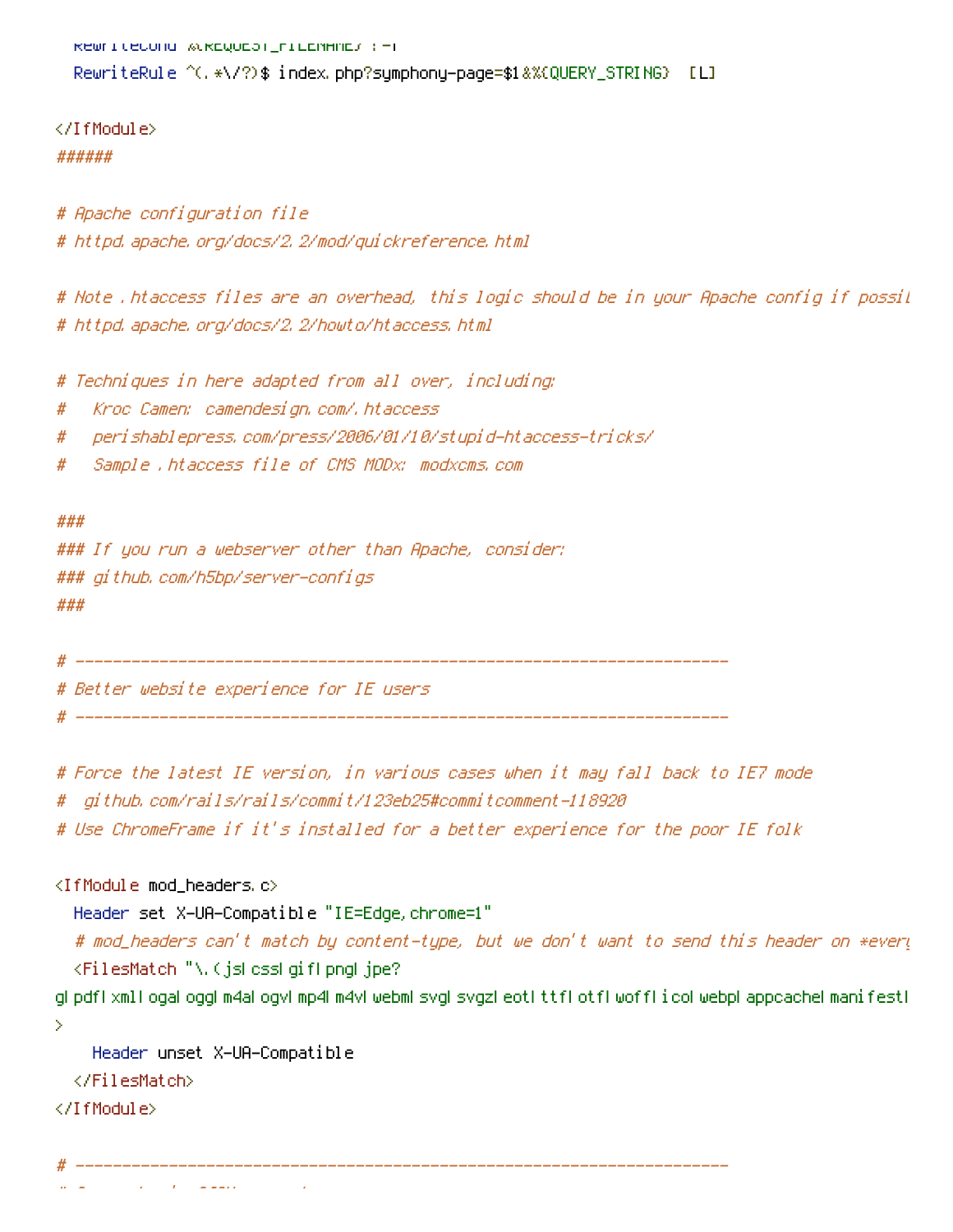# Serve cross-domain Ajax requests, disabled by default.

# enable-cors.org

# code.google.com/p/html5security/wiki/CrossOriginRequestSecurity

# ----------------------------------------------------------------------

# <IfModule mod\_headers.c>

# Header set Access-Control-Allow-Origin "\*"

# </IfModule>

# ----------------------------------------------------------------------

# CORS-enabled images (@crossorigin)

# ----------------------------------------------------------------------

# Send CORS headers if browsers request them; enabled by default for images.

# developer.mozilla.org/en/CORS\_Enabled\_Image

# blog.chromium.org/2011/07/using-cross-domain-images-in-webgl-and.html

# hacks.mozilla.org/2011/11/using-cors-to-load-webgl-textures-from-cross-domain-images/

# wiki.mozilla.org/Security/Reviews/crossoriginAttribute

<IfModule mod\_setenvif.c>

<IfModule mod\_headers.c>

# mod\_headers, y <sup>u</sup> no match by Content-Type?!

<FilesMatch "\.(gif|png|jpe?g|svg|svgz|ico|webp)\$">

SetEnvIf Origin ":" IS\_CORS

Header set Access-Control-Allow-Origin "\*" env=IS\_CORS

</FilesMatch>

</IfModule>

</IfModule>

# ----------------------------------------------------------------------

# Webfont access

# ----------------------------------------------------------------------

# Allow access from all domains for webfonts.

# Alternatively you could only whitelist your

# subdomains like "subdomain.example.com".

<IfModule mod\_headers.c>

<FilesMatch "\.(ttf|ttc|otf|eot|woff|font.css)\$">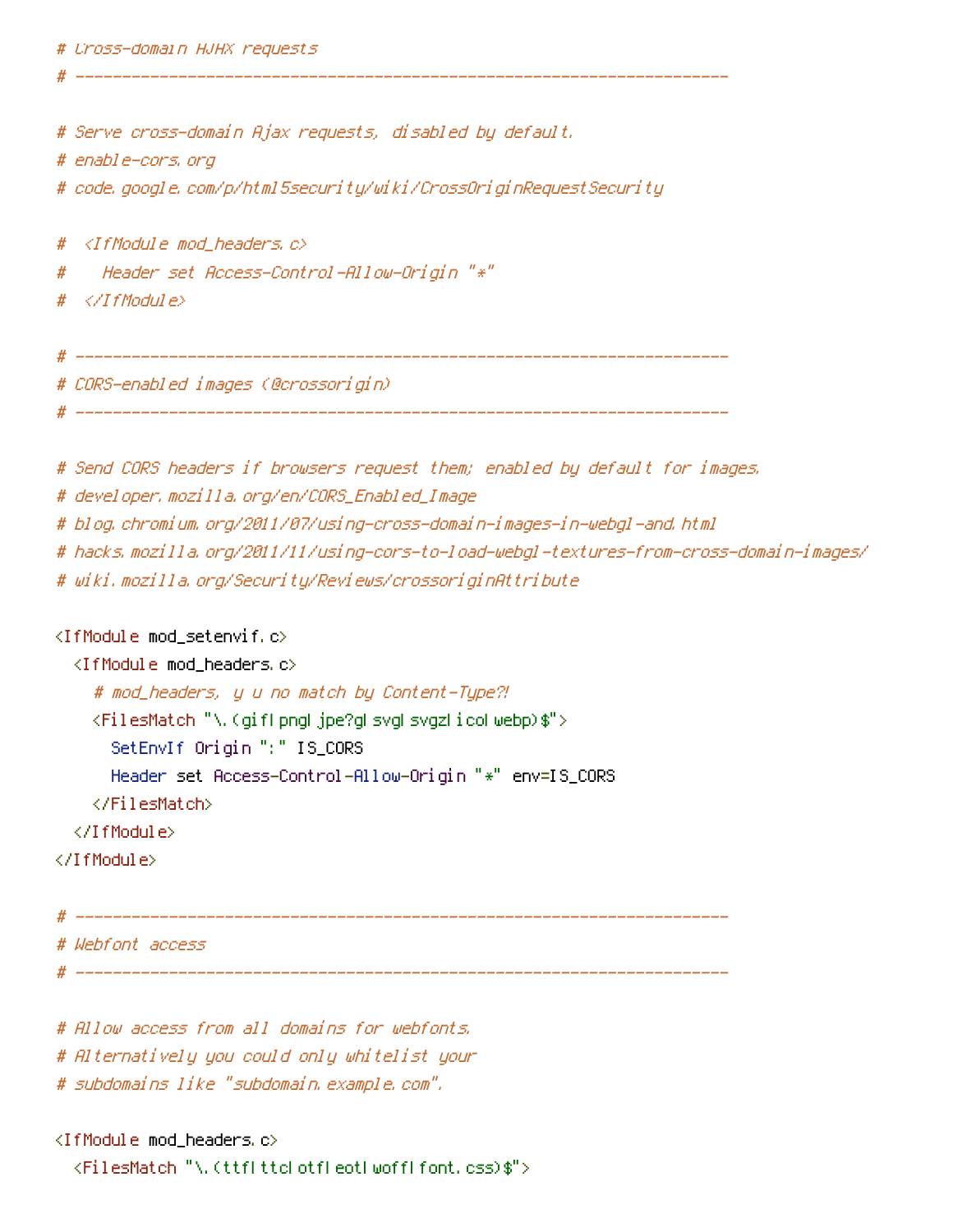```
Header set Access-Control-Allow-Origin "*"
  </FilesMatch>
</IfModule>
```
# ----------------------------------------------------------------------

# Proper MIME type for all files # ----------------------------------------------------------------------

### # JavaScript

# Normalize to standard type (it's sniffed in IE anyways) # tools.ietf.org/html/rfc4329#section-7.2

AddType application/javascript js

### # Audio

| AddType audio/ogg | oga ogg |  |
|-------------------|---------|--|
| AddType audio/mp4 | m4a     |  |

#### # Video

| AddType video/ogg  | oav     |
|--------------------|---------|
| AddType video/mp4  | mp4 m4v |
| AddTupe video/webm | webm    |

### # SVG

# # Required for svg webfonts on iPad # twitter.com/FontSquirrel/status/14855840545 AddType image/svg+xml svg svgz

| наат урет        | image/svg+xml | svg svgz    |
|------------------|---------------|-------------|
| AddEncoding gzip |               | <b>SVQZ</b> |

## # Webfonts

| AddType application/vnd.ms-fontobject eot |         |
|-------------------------------------------|---------|
| AddTupe application/x-font-ttf            | ttf ttc |
| AddType font/opentype                     | nt fi   |
| AddType application/x-font-woff           | liinf f |

### # Assorted types

| AddType image/x-icon                   | ico               |
|----------------------------------------|-------------------|
| AddTupe image/webp                     | webp              |
| AddType text/cache-manifest            | appcache manifest |
| AddTupe text/x-component               | htc               |
| AddType application/x-chrome-extension | crx.              |
| AddType application/x-opera-extension  | oex               |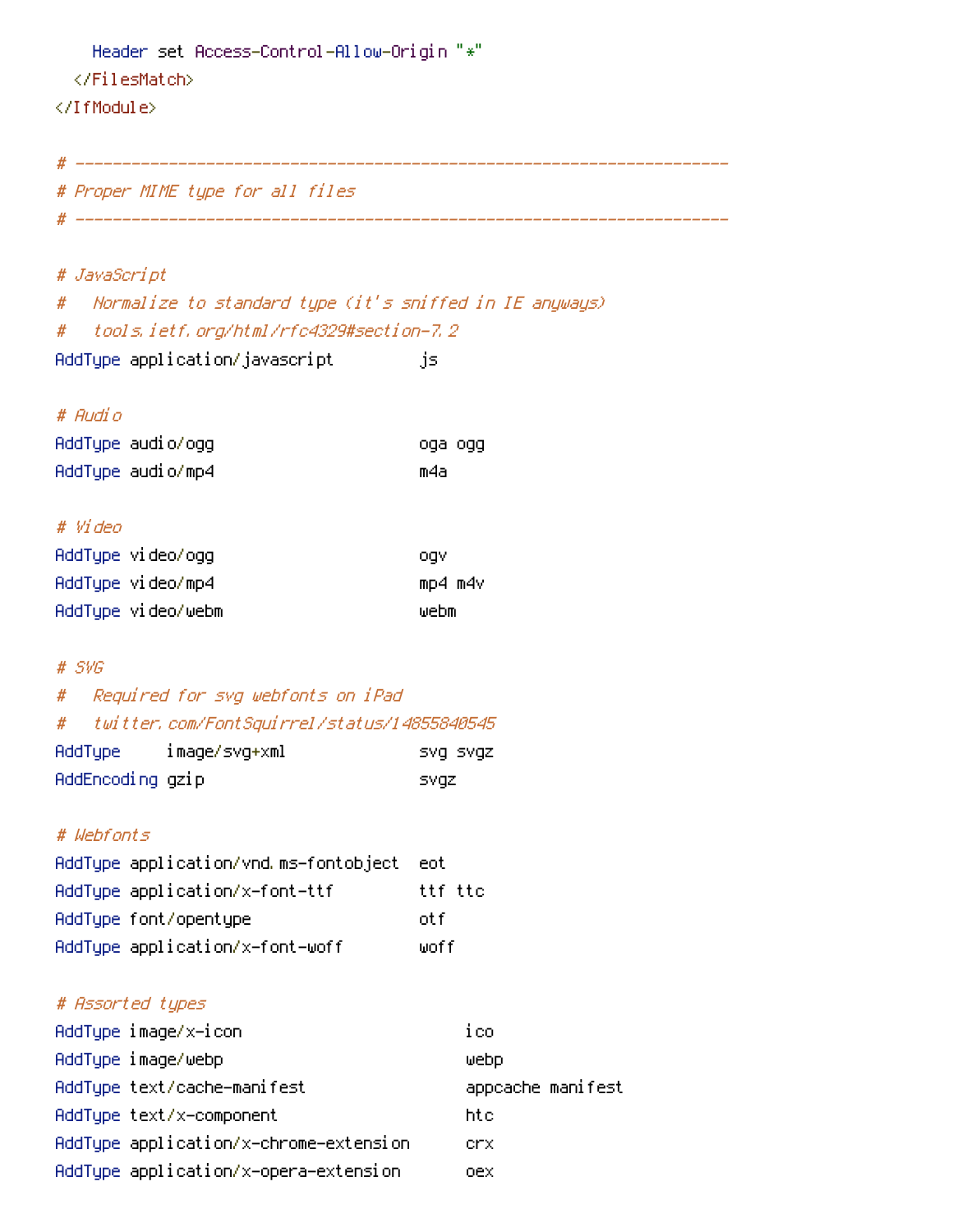AddType application/x-xpinstall xpi AddType application/octet-stream safariextz AddType application/x-web-app-manifest+json webapp AddType text/x-vcard vcf

# ---------------------------------------------------------------------- # Allow concatenation from within specific js and css files # -------------------------------# e.g. Inside of script.combined.js you could have #  $\langle$  --#include file="libs/jquery-1.5.0.min.js" --> # <!--#include file="plugins/jquery.idletimer.js" --> # and they would be included into this single file. # This is not in use in the boilerplate as it stands. You may # choose to name your files in this way for this advantage or # concatenate and minify them manually. # Disabled by default. #<FilesMatch "\.combined\.js\$"> # Options +Includes # AddOutputFilterByType INCLUDES application/javascript application/json # SetOutputFilter INCLUDES #</FilesMatch> #<FilesMatch "\.combined\.css\$"> # Options +Includes # AddOutputFilterByType INCLUDES text/css # SetOutputFilter INCLUDES #</FilesMatch>

# ---------------------------------------------------------------------- # Gzip compression # ----------------------------------------------------------------------

<IfModule mod\_deflate.c>

# Force deflate for mangled headers developer.yahoo.com/blogs/ydn/posts/2010/12/pushing-be

<IfModule mod\_setenvif.c>

<IfModule mod\_headers.c>

SetEnvIfNoCase ^(Accept-EncodXngLX-cept-EncodingLX{15}L~{15}L-{15})\$ ^((gzipLdeflate)\ HAVE\_Accept-Encoding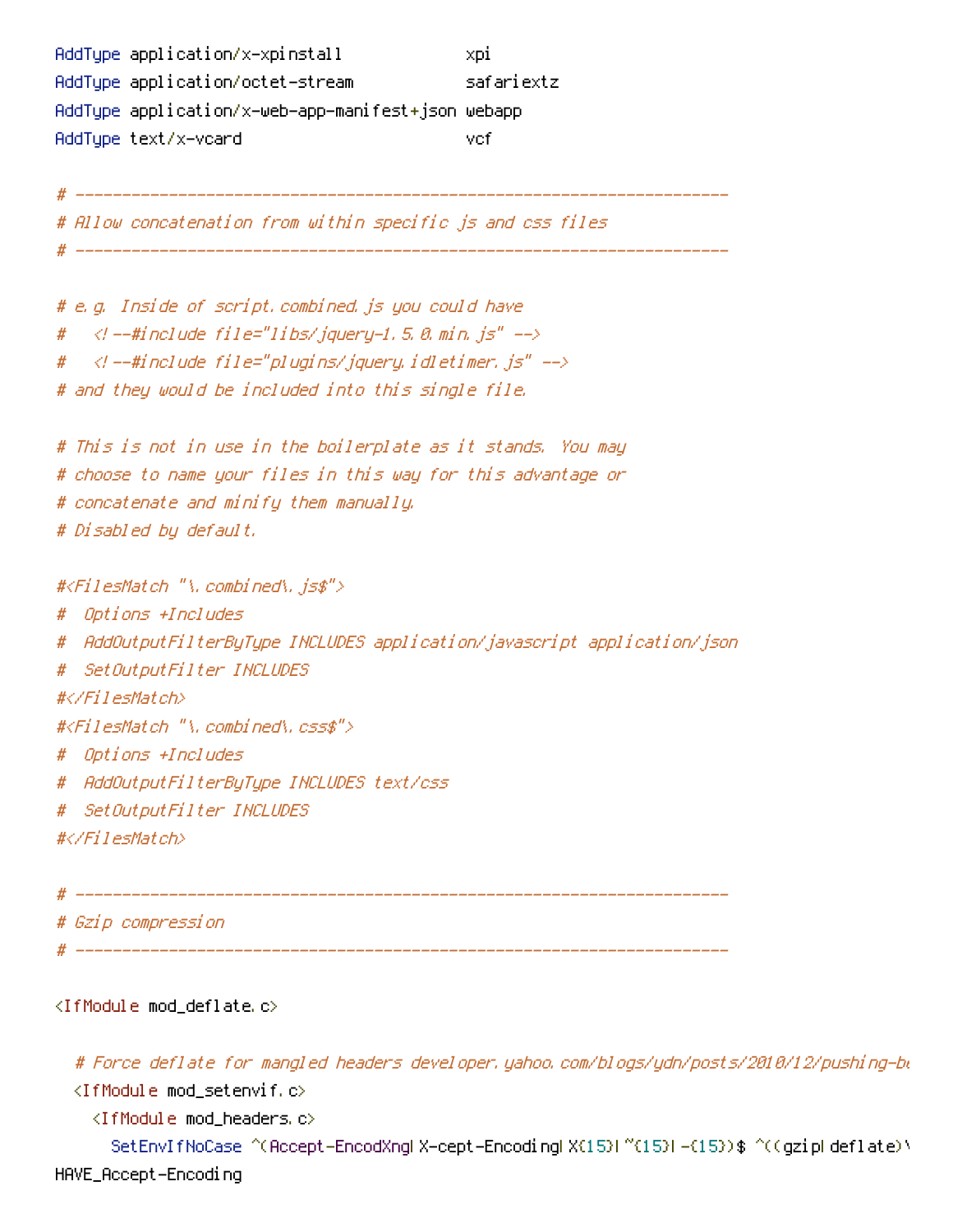RequestHeader append Accept-Encoding "gzip,deflate" env=HAVE\_Accept-Encoding </IfModule> </IfModule>

### # HTML, TXT, CSS, JavaScript, JSON, XML, HTC:

<IfModule filter\_module>

| FilterDeclare    | <b>COMPRESS</b> |                                                           |
|------------------|-----------------|-----------------------------------------------------------|
|                  |                 |                                                           |
| FilterProvider I | COMPRESS        | DEFLATE resp=Content-Type \$text/html                     |
| FilterProvider   | COMPRESS        | DEFLATE resp=Content-Type \$text/css                      |
| FilterProvider   | COMPRESS        | DEFLATE resp=Content-Type \$text/plain                    |
| FilterProvider   | <b>COMPRESS</b> | DEFLATE resp=Content-Type \$text/xml                      |
| FilterProvider   | COMPRESS        | DEFLATE resp=Content-Type \$text/x-component              |
| FilterProvider   | <b>COMPRESS</b> | DEFLATE resp=Content–Type \$application/javascript        |
| FilterProvider   | <b>COMPRESS</b> | DEFLATE resp=Content-Type \$application/json              |
| FilterProvider   | COMPRESS        | DEFLATE resp=Content-Type \$application/xml               |
| FilterProvider   | <b>COMPRESS</b> | DEFLATE resp=Content-Type \$application/xhtml+xml         |
| FilterProvider   | COMPRESS        | DEFLATE resp=Content-Type \$application/rss+xml           |
| FilterProvider   | <b>COMPRESS</b> | DEFLATE resp=Content-Type \$application/atom+xml          |
| FilterProvider   | COMPRESS        | DEFLATE resp=Content-Type \$application/vnd.ms-fontobject |
| FilterProvider   | <b>COMPRESS</b> | DEFLATE resp=Content-Type \$image/svg+xml                 |
| FilterProvider   | <b>COMPRESS</b> | DEFLATE resp=Content-Type \$image/x-icon                  |
| FilterProvider   | <b>COMPRESS</b> | DEFLATE resp=Content-Type \$application/x-font-ttf        |
| FilterProvider   | <b>COMPRESS</b> | DEFLATE resp=Content-Type \$font/opentype                 |
| FilterChain      | <b>COMPRESS</b> |                                                           |
| FilterProtocol   | COMPRESS        | DEFLATE change=yes; byteranges=no                         |
|                  |                 |                                                           |

<IfModule !mod\_filter.c>

```
# Legacy versions of Apache
```
AddOutputFilterByType DEFLATE text/html text/plain text/css application/json AddOutputFilterByType DEFLATE application/javascript AddOutputFilterByType DEFLATE text/xml application/xml text/x-component AddOutputFilterByType DEFLATE application/xhtml+xml application/rss+xml application/atom AddOutputFilterByType DEFLATE image/x-icon image/svg+xml application/vnd.ms-fontobject application font/opentype

</IfModule>

</IfModule>

# ----------------------------------------------------------------------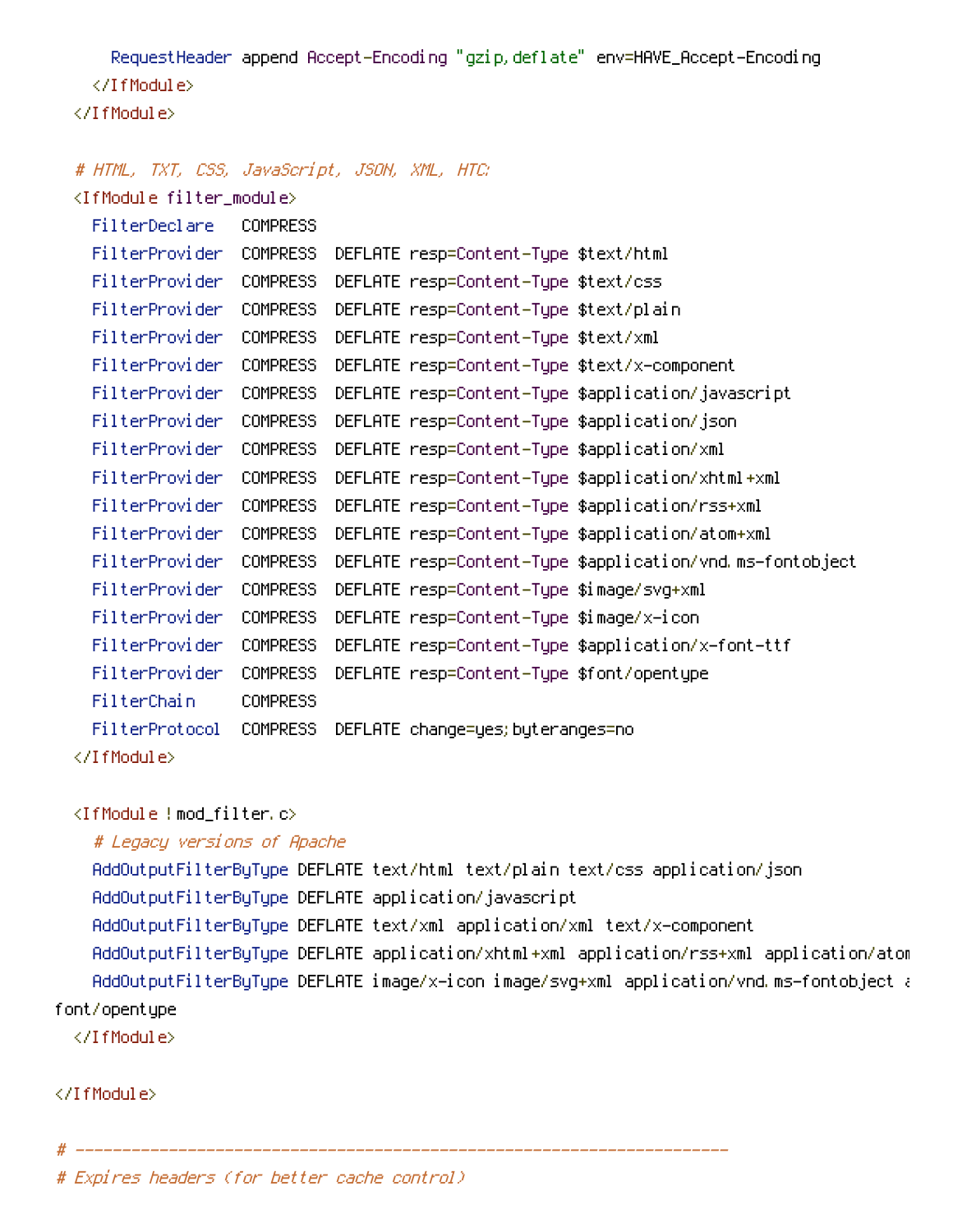# ----------------------------------------------------------------------

# These are pretty far-future expires headers. # They assume you control versioning with cachebusting query params like # <script src="application.js?20100608"> # Additionally, consider that outdated proxies may miscache # www.stevesouders.com/blog/2008/08/23/revving-filenames-dont-use-querystring/ # If you don't use filenames to version, lower the CSS and JS to something like # "access plus 1 week" or so. <IfModule mod\_expires.c> ExpiresActive on # Perhaps better to whitelist expires rules? Perhaps. ExpiresDefault "access plus 1 month" # cache.appcache needs re-requests in FF 3.6 (thanks Remy ~Introducing HTML5) ExpiresByType text/cache-manifest "access plus 0 seconds" # Your document html ExpiresByType text/html "access plus 0 seconds" # Data ExpiresByType text/xml "access plus 0 seconds" ExpiresByType application/xml "access plus 0 seconds" ExpiresByType application/json "access plus 0 seconds" # Feed ExpiresByType application/rss+xml "access plus 1 hour" ExpiresByType application/atom+xml "access plus 1 hour" # Favicon (cannot be renamed) ExpiresByType image/x-icon "access plus 1 week" # Media: images, video, audio ExpiresByType image/gif "access plus 1 month" ExpiresByType image/png "access plus 1 month" ExpiresByType image/jpg "access plus 1 month" ExpiresByType image/jpeg "access plus 1 month" ExpiresByType video/ogg "access plus 1 month"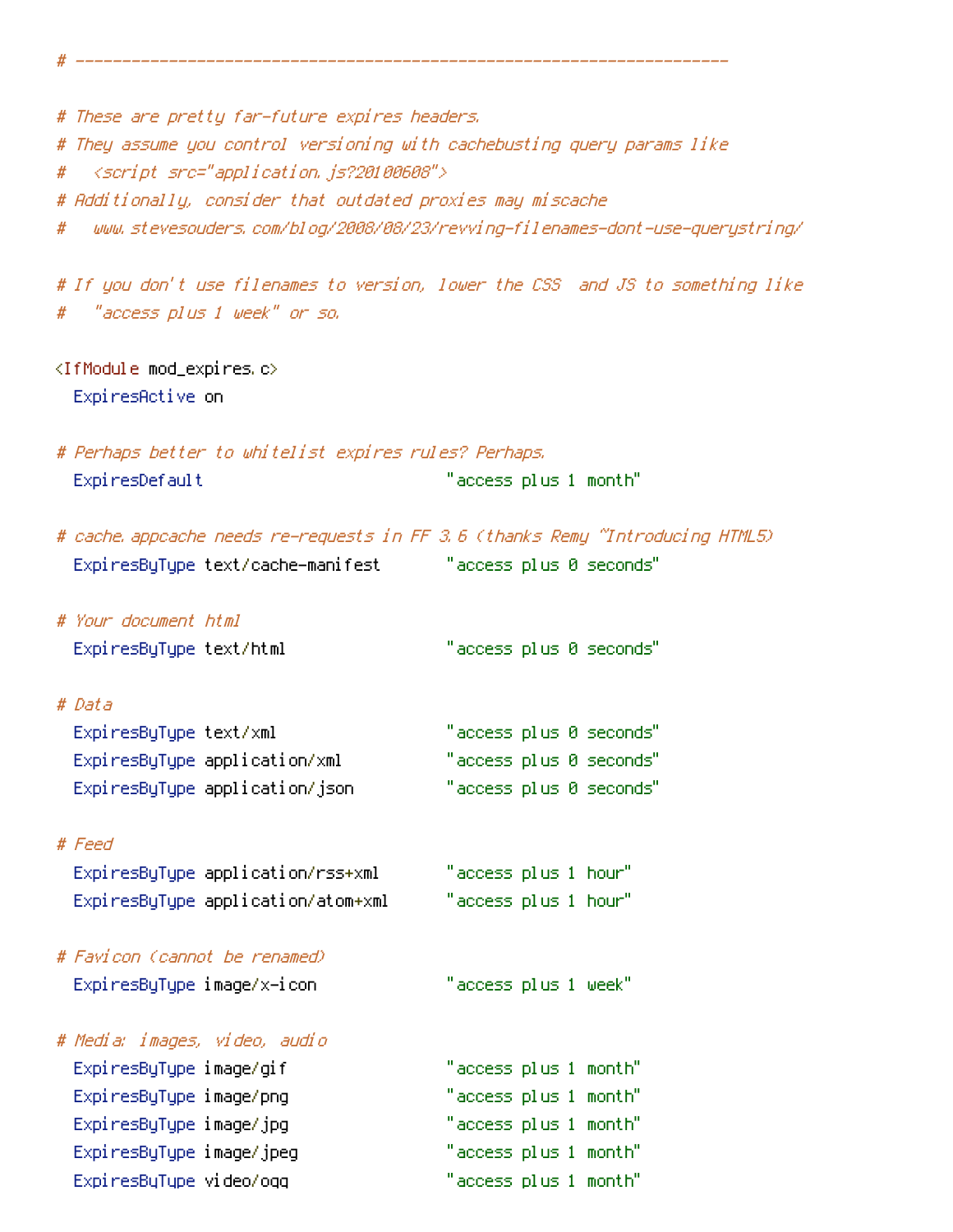ExpiresByType video/ogg "access plus 1 month"

# The following directives stop screen flicker in IE on CSS rollovers - in # combination with the "ExpiresByType" rules for images (see above). If # needed, un-comment the following rules.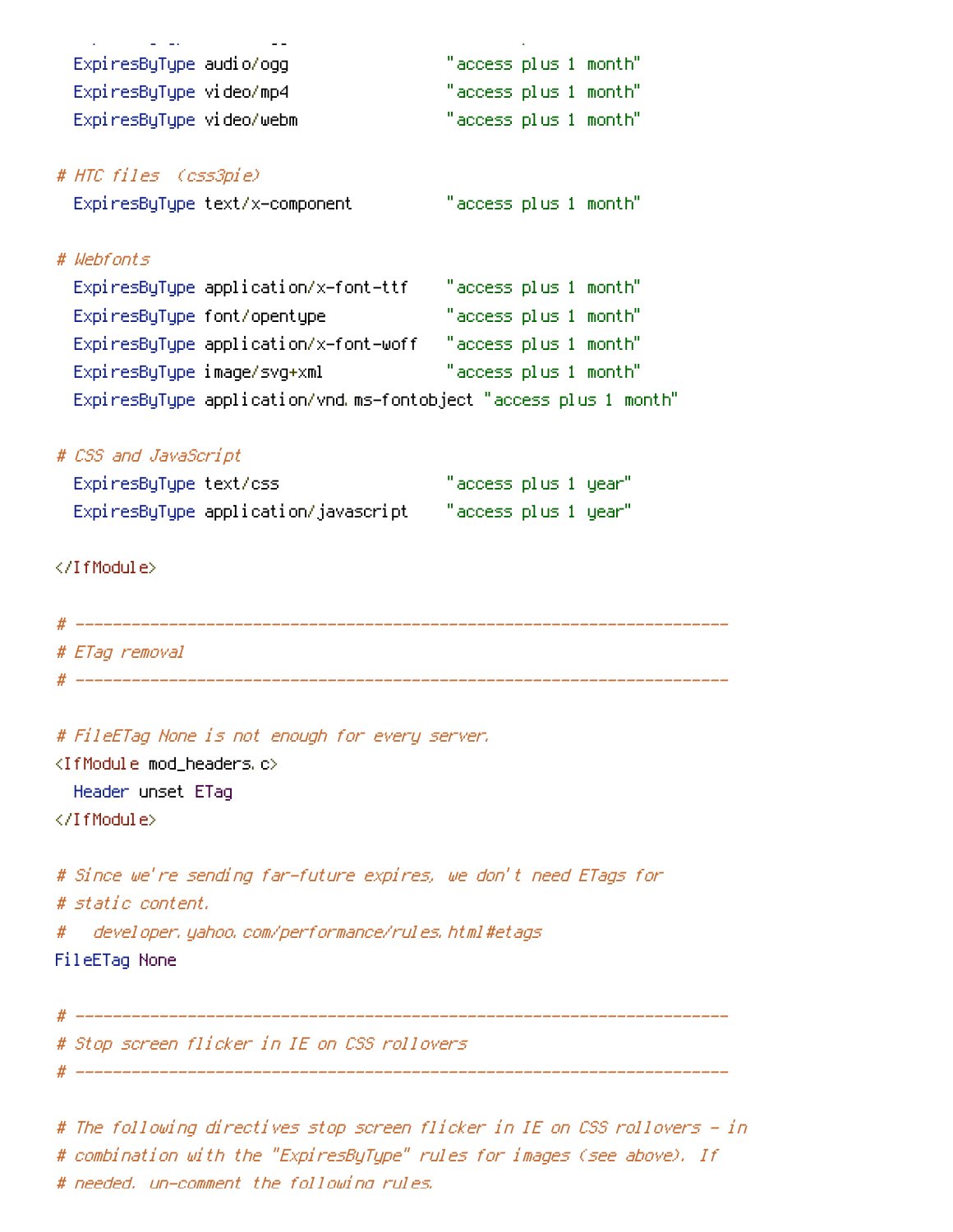| # BrowserMatch "MSIE" brokenvary=1                                                          |  |
|---------------------------------------------------------------------------------------------|--|
| # BrowserMatch "Mozilla/4.10-91(2)" brokenvary=1                                            |  |
| # BrowserMatch "Opera" ! brokenvary                                                         |  |
| # SetEnvIf brokenvary 1 force-no-vary                                                       |  |
|                                                                                             |  |
|                                                                                             |  |
| # Cookie setting from iframes                                                               |  |
|                                                                                             |  |
| # Allow cookies to be set from iframes (for IE only)                                        |  |
| # If needed, uncomment and specify a path or regex in the Location directive                |  |
| # <ifmodule mod_headers.c=""></ifmodule>                                                    |  |
| <location></location><br>#                                                                  |  |
| Header set P3P "policyref=\"/w3c/p3p.xml\", CP=\"IDC DSP COR ADM DEVi TAIi PSA PSD IVA<br># |  |
| <br>#                                                                                       |  |
| # $\langle$ /IfModule>                                                                      |  |
|                                                                                             |  |
|                                                                                             |  |
| # Start rewrite engine                                                                      |  |
|                                                                                             |  |
| # Turning on the rewrite engine is necessary for the following rules and features.          |  |
| # FollowSymLinks must be enabled for this to work.                                          |  |
|                                                                                             |  |

<IfModule mod\_rewrite.c> Options +FollowSymlinks RewriteEngine On </IfModule>

# ----------------------------------------------------------------------

# Suppress or force the "www." at the beginning of URLs

# needed, un-comment the following rules.

# ----------------------------------------------------------------------

# The same content should never be available under two different URLs - especially not with # without "www." at the beginning, since this can cause SEO problems (duplicate content). # That's why you should choose one of the alternatives and redirect the other one.

# By default option 1 (no "www.") is activated. Remember: Shorter URLs are sexier. # no-www.org/faq.php?q=class\_b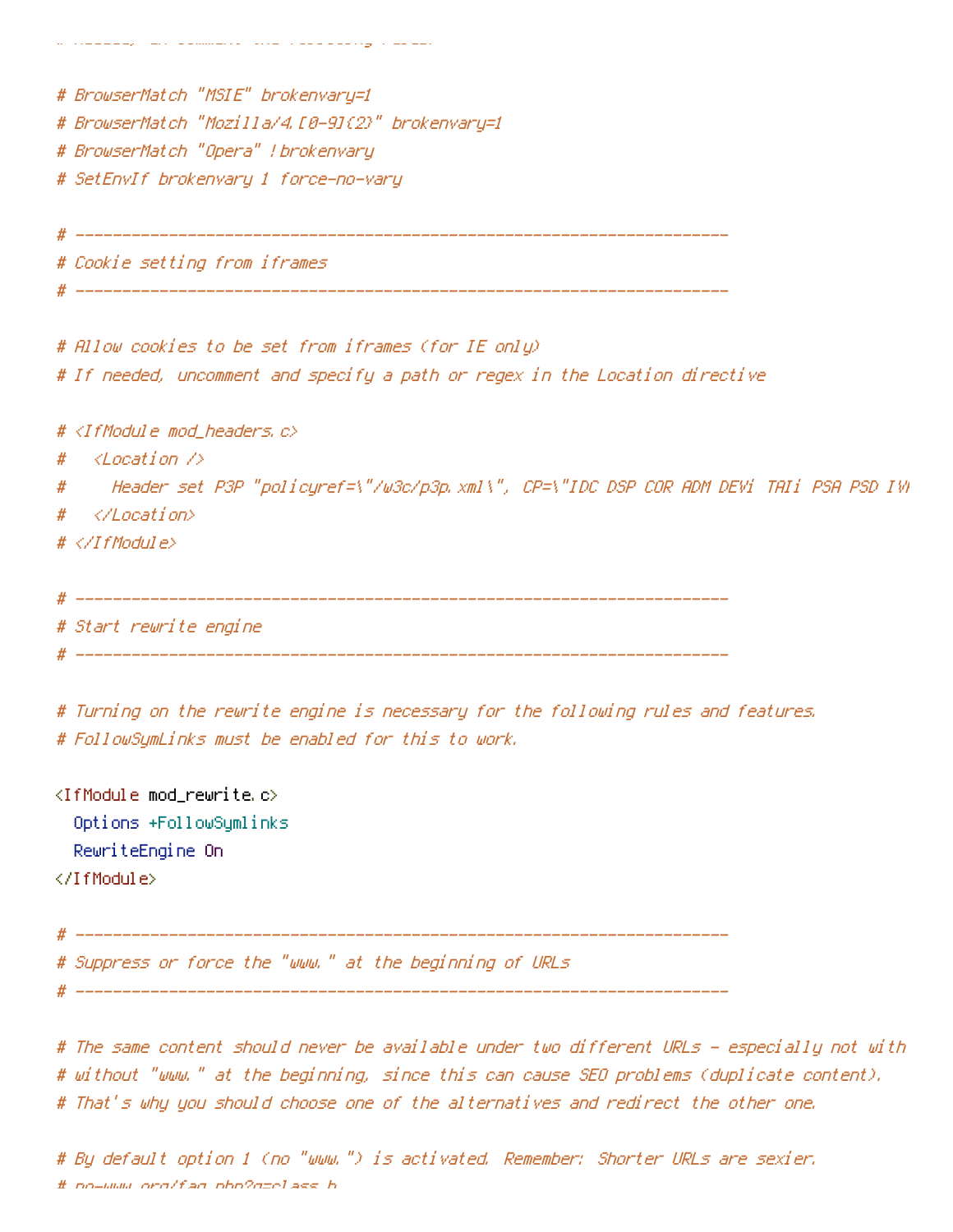# If you rather want to use option 2, just comment out all option 1 lines # and uncomment option 2. # IMPORTANT: NEVER USE BOTH RULES AT THE SAME TIME!

```
# ----------------------------------------------------------------------
```
# Option 1: # Rewrite "www.example.com -> example.com"

 $\triangleleft$ IfModule mod rewrite.c $>$ RewriteCond %{HTTPS} !=on RewriteCond %(HTTP\_HOST) ^www\.(.+)\$ [NC] RewriteRule ^ http://%1%{REQUEST\_URI} [R=301,L] </IfModule>

# ----------------------------------------------------------------------

# Option 2: # To rewrite "example.com -> www.example.com" uncomment the following lines. # Be aware that the following rule might not be <sup>a</sup> good idea if you # use "real" subdomains for certain parts of your website.

#  $\triangleleft$  fModule mod rewrite.c>

# RewriteCond %{HTTPS} !=on

- # RewriteCond %{HTTP\_HOST} !^www\..+\$ [NC]
- # RewriteRule ^ http://www.%{HTTP\_HOST}%{REQUEST\_URI} [R=301,L]

# </IfModule>

# ----------------------------------------------------------------------

# Built-in filename-based cache busting

# ----------------------------------------------------------------------

# If you're not using the build script to manage your filename version revving, # you might want to consider enabling this, which will route requests for # /css/style.20110203.css to /css/style.css

# To understand why this is important and <sup>a</sup> better idea than all.css?v1231, # read: github.com/h5bp/html5-boilerplate/wiki/Version-Control-with-Cachebusting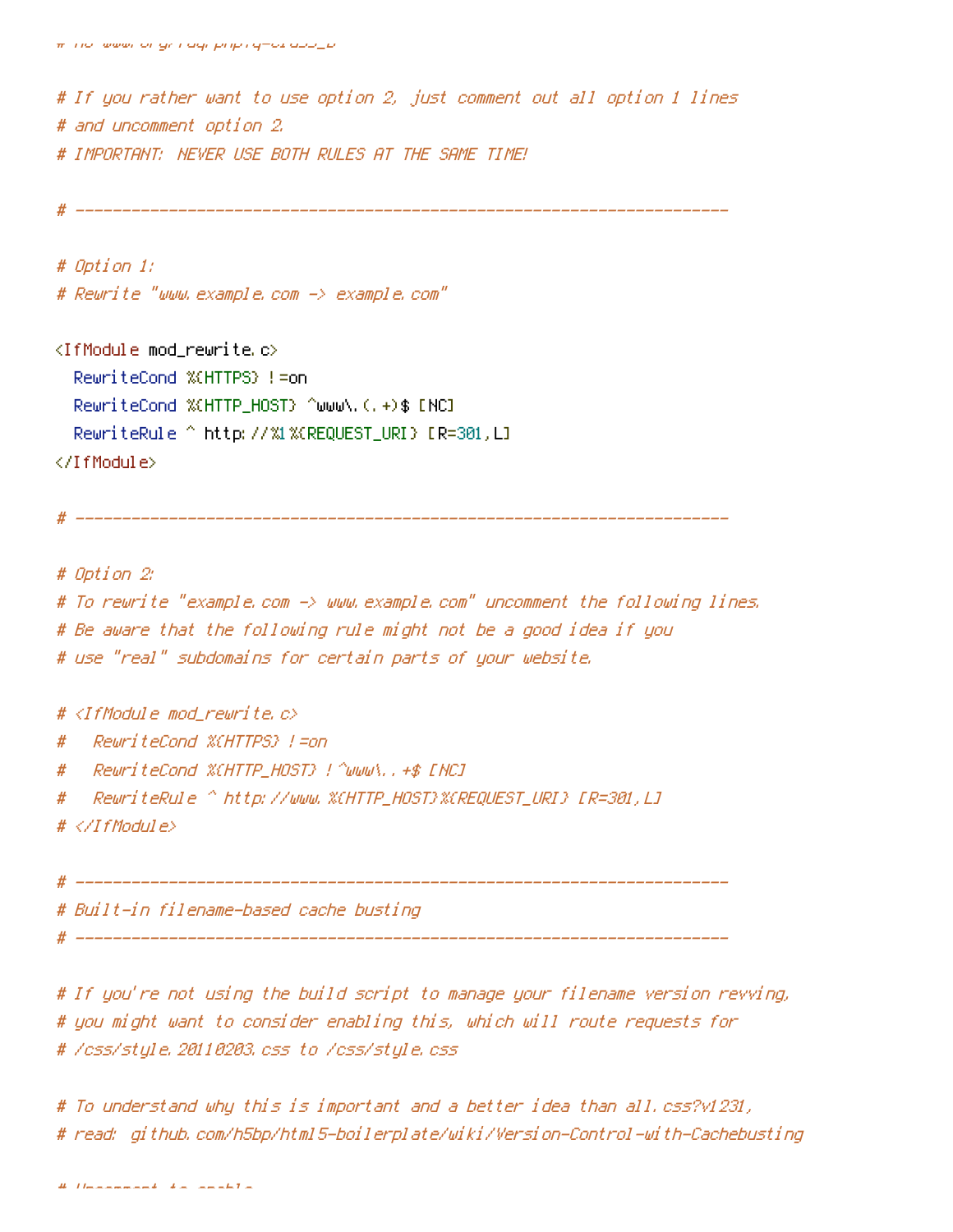| # UNCOMMENt to enable,                                                                                                            |  |
|-----------------------------------------------------------------------------------------------------------------------------------|--|
| # <ifmodule mod_rewrite.c=""></ifmodule>                                                                                          |  |
| RewriteCond %CREQUEST_FILENAME} !-f<br>#                                                                                          |  |
| RewriteCond %CREQUEST_FILENAME} !-d<br>#                                                                                          |  |
| ReuriteRule $\left\langle \left\langle \cdot,\cdot\right\rangle \right\rangle$ , (\d+)\, (jsLcssLpngLjpgLgif)\$ \$1, \$3 [L]<br># |  |
| # $\langle$ /IfModule>                                                                                                            |  |
|                                                                                                                                   |  |
|                                                                                                                                   |  |
| # Prevent SSL cert warnings                                                                                                       |  |
|                                                                                                                                   |  |
| # Rewrite secure requests properly to prevent SSL cert warnings, e.g. prevent                                                     |  |
| # https://www.example.com when your cert only allows https://secure.example.com                                                   |  |
| # Uncomment the following lines to use this feature.                                                                              |  |
| # <ifmodule mod_rewrite.c=""></ifmodule>                                                                                          |  |
| #                                                                                                                                 |  |
| #                                                                                                                                 |  |
| # $\langle$ /IfModule>                                                                                                            |  |
|                                                                                                                                   |  |
|                                                                                                                                   |  |
| # Prevent 404 errors for non-existing redirected folders                                                                          |  |
|                                                                                                                                   |  |
| # without -MultiViews, Apache will give a 404 for a rewrite if a folder of the same name dow                                      |  |
| e.g. /blog/hello : webmasterworld.com/apache/3808792.htm<br>#                                                                     |  |
|                                                                                                                                   |  |
| Options -MultiViews                                                                                                               |  |
|                                                                                                                                   |  |
|                                                                                                                                   |  |
| # Custom 404 page                                                                                                                 |  |

# Use UTF-8 encoding for anything served text/plain or text/html AddDefaultCharset utf-8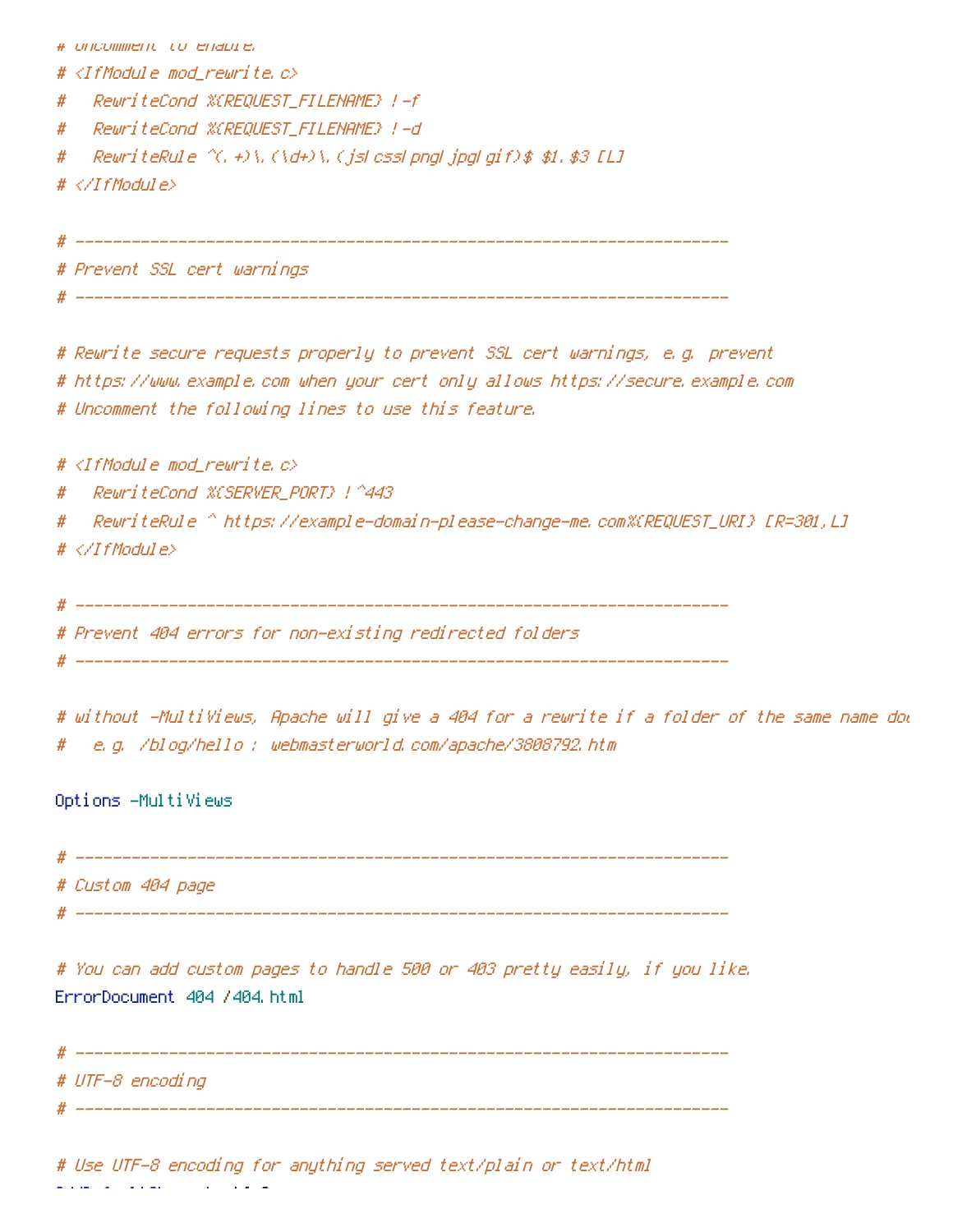# Force UTF-8 for <sup>a</sup> number of file formats AddCharset utf-8 .css .js .xml .json .rss .atom

# ---------------------------------------------------------------------- # A little more security

# ----------------------------------------------------------------------

# Do we want to advertise the exact version number of Apache we're running? # Probably not. ## This can only be enabled if used in httpd.conf - It will not work in .htaccess # ServerTokens Prod

# "-Indexes" will have Apache block users from browsing folders without <sup>a</sup> default document # Usually you should leave this activated, because you shouldn't allow everybody to surf through # every folder on your server (which includes rather private places like CMS system folders). <IfModule mod\_autoindex.c>

Options -Indexes

</IfModule>

```
# Block access to "hidden" directories whose names begin with a period. This
# includes directories used by version control systems such as Subversion or Git.
<IfModule mod_rewrite.c>
  RewriteCond %{SCRIPT_FILENAME} -d
  RewriteCond %{SCRIPT_FILENAME} -f
  RewriteRule "(^\circ\!\!\!\!\!\uparrow\!/\,) \setminus \ldots" - [F]
</IfModule>
```
# Block access to backup and source files # This files may be left by some text/html editors and # pose <sup>a</sup> great security danger, when someone can access them <FilesMatch "(\.(bak|config|sql|fla|psd|ini|log|sh|inc|swp|dist)|~)\$"> Order allow,deny Deny from all Satisfy All </FilesMatch>

# If your server is not already configured as such, the following directive # should be uncommented in order to set PHP's register\_globals option to OFF. # This closes <sup>a</sup> major security hole that is abused by most XSS (cross-site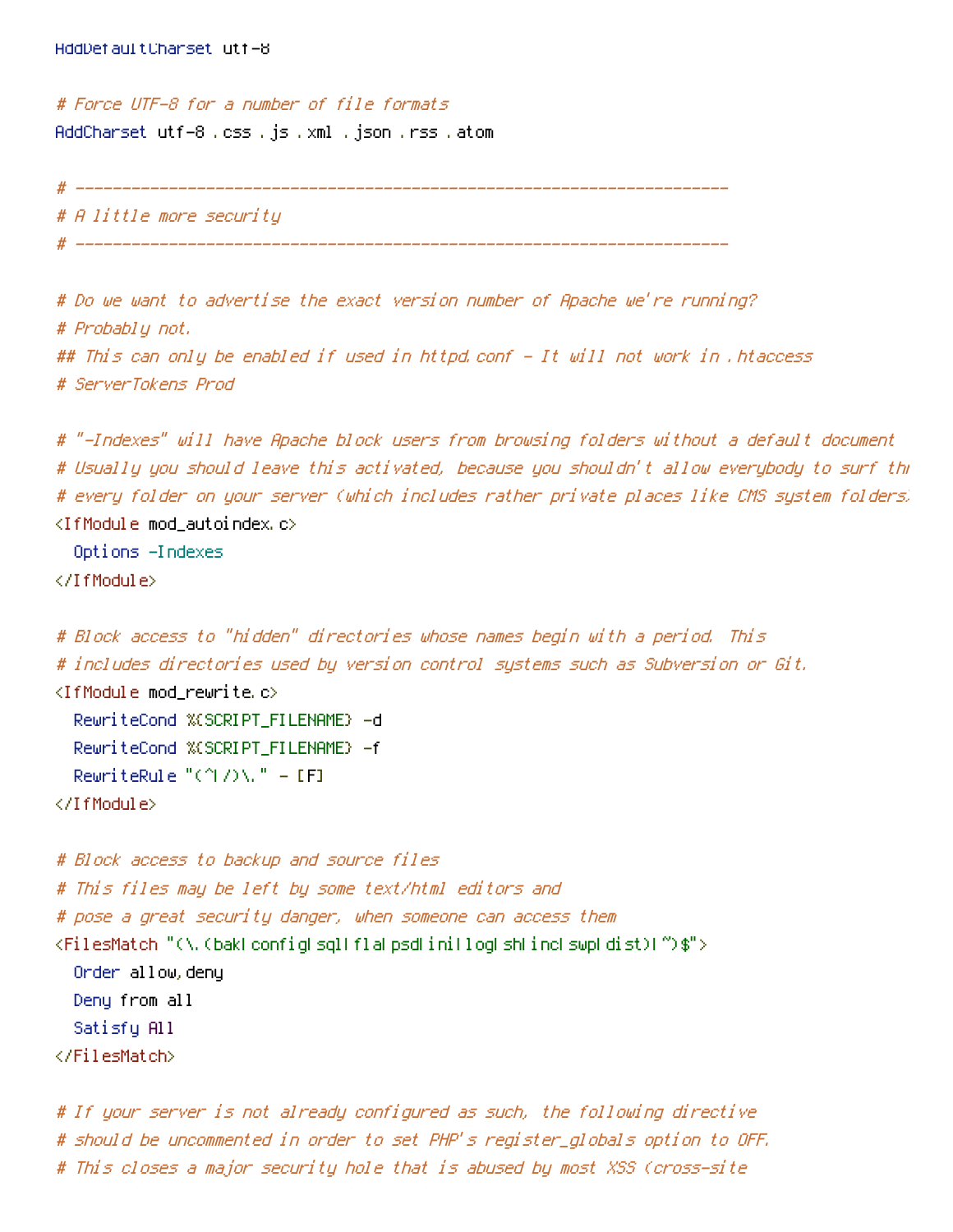# scripting) attacks. For more information: http://php.net/register\_globals # # IF REGISTER\_GLOBALS DIRECTIVE CAUSES 500 INTERNAL SERVER ERRORS : # # Your server does not allow PHP directives to be set via .htaccess. In that # case you must make this change in your php.ini file instead. If you are # using <sup>a</sup> commercial web host, contact the administrators for assistance in # doing this. Not all servers allow local php.ini files, and they should # include all PHP configurations (not just this one), or you will effectively # reset everything to PHP defaults. Consult www.php.net for more detailed # information about setting PHP directives. # php\_flag register\_globals Off # Rename session cookie to something else, than PHPSESSID # php\_value session.name sid # Do not show you are using PHP # Note: Move this line to php.ini since it won't work in .htaccess # php\_flag expose\_php Off # Level of log detail - log all errors # php\_value error\_reporting -1 # Write errors to log file # php\_flag log\_errors On # Do not display errors in browser (production - Off, development - On) # php\_flag display\_errors Off # Do not display startup errors (production - Off, development - On)

# php\_flag display\_startup\_errors Off

# Format errors in plain text # Note: Leave this setting 'On' for xdebug's var\_dump() output # php\_flag html\_errors Off

# Show multiple occurrence of error # php\_flag ignore\_repeated\_errors Off

# Show same errors from different sources